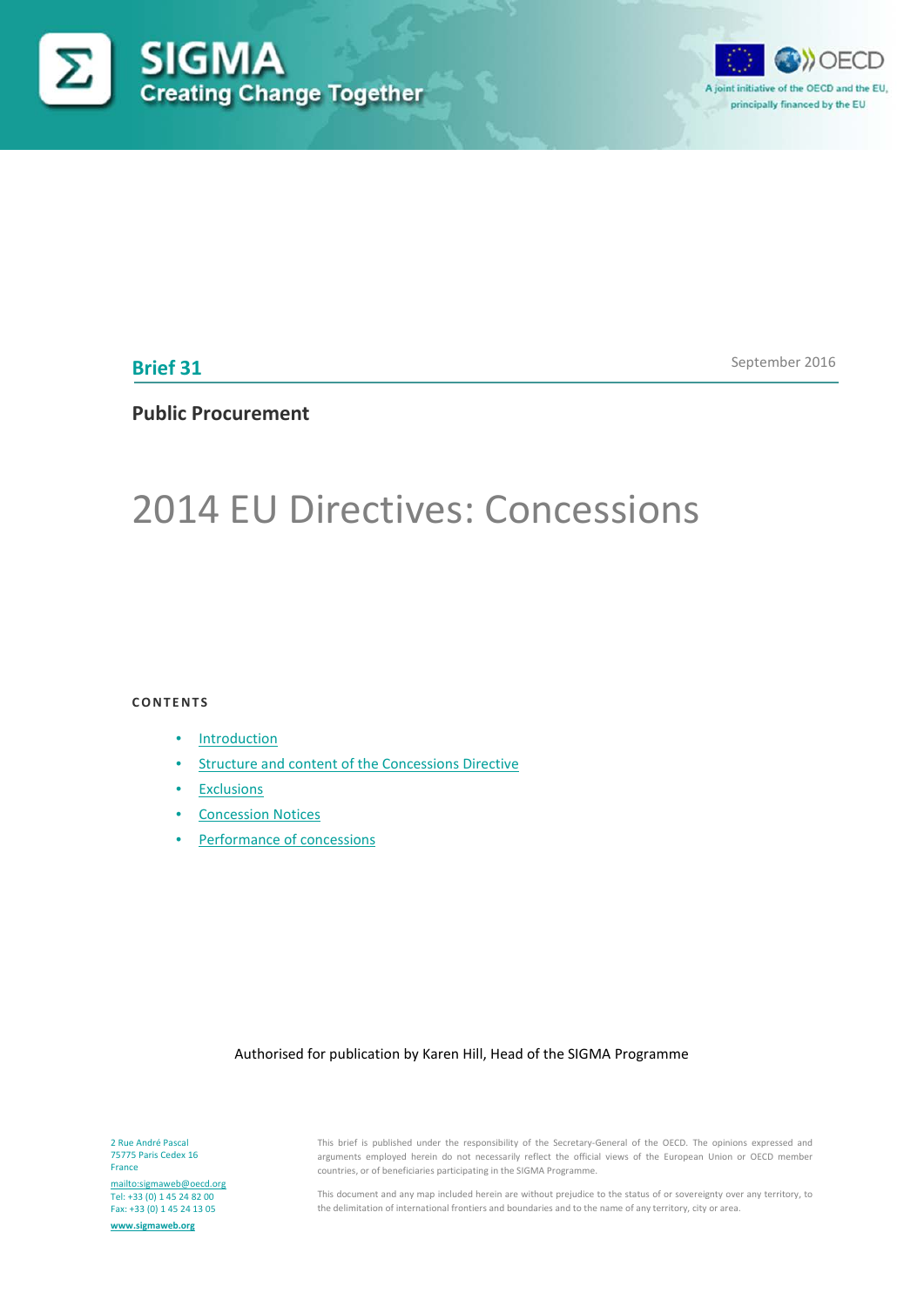## <span id="page-1-0"></span>**Introduction**

On 28 March 2014, following a three-year period of extensive negotiations, the new Directive 20[1](#page-1-1)4/23/EU on the award of concession contracts ("Concessions Directive") $1$  was published in the Official Journal of the European Union (OJEU) as part of a "legislative package" reforming the EU procurement rules. On the same day, the Directives 2014/24/EU (2014 Public Sector Directive) and [2](#page-1-2)014/25/EU (2014 Utilities Directive)<sup>2</sup>, relating to procurement by public sector contracting authorities and utilities entities and replacing the EU procurement Directives of  $2004<sup>3</sup>$  $2004<sup>3</sup>$  $2004<sup>3</sup>$ , were also published.

The texts of the Concessions Directive and the two other Directives can be downloaded from the EUR-Lex database<sup>[4](#page-1-4)</sup>.

The deadline for the transposition by EU Member States of the Concessions Directive into national law was 18 April 2016. In principle, the provisions of the Concessions Directive were not binding prior to the date of transposition. Before that date, the award of services concessions was nevertheless subject to the general principles set out by the Court of Justice of the European Union (CJEU) in its case law, and the award of works concessions fell under the directive 2004/18/EC (2004 Public Sector Directive).

This Procurement Brief gives an overview of the new legal framework for the award of concessions. Procurement Brief 30 focuses on the 2014 Public Sector Directive and the 2014 Utilities Directive.

Public procurement is one of the market-based instruments to be used to deliver the Europe  $2020<sup>5</sup>$  $2020<sup>5</sup>$  $2020<sup>5</sup>$  strategy for smart, sustainable and inclusive growth by aiming to:

- improve the conditions for business to innovate;
- encourage the wider use of green procurement;
- ensure the most efficient use of public funds;
- keep procurement markets open EU-wide.

In this context, concession contracts are seen as important instruments in the long-term structural development of infrastructure and strategic services, contributing to the progress of competition in the internal market, making it possible to benefit from private sector expertise, and helping to achieve efficiency and innovation. The absence of clear rules at EU level governing the award of concession contracts was considered to give rise to legal uncertainty and to create obstacles to the free provision of services, causing distortions in the functioning of the internal market. The European Commission therefore set out to create an adequate, balanced and flexible legal framework for the award of concession contracts so as to ensure

<span id="page-1-1"></span><sup>&</sup>lt;sup>1</sup> Directive 2014/23/EU of the European Parliament and of the Council of 26 February 2014 on the award of concession contracts (*OJEU* L 94, 28/03/2014, p. 1).

<span id="page-1-2"></span><sup>&</sup>lt;sup>2</sup> Directive 2014/24/EU of the European Parliament and of the Council of 26 February 2014 on public procurement and repealing Directive 2004/18/EC (*OJEU* L 94, 28/03/2014, p. 65); Directive 2014/25/EU of the European Parliament and of the Council of 26 February 2014 on procurement by entities operating in the water, energy, transport and postal services sectors and repealing Directive 2004/17/EC (*OJEU*, L 94, 28/03/2014, p. 243).

<span id="page-1-3"></span><sup>&</sup>lt;sup>3</sup> Directive 2004/18/EC on the co-ordination of procedures for the award of public works contracts, public supply contracts and public service contracts (31 March 2004); Directive 2004/17/EC on co-ordinating the procurement procedures of entities operating in the water, energy, transport and postal services sectors (31 March 2004).

<span id="page-1-4"></span><sup>4</sup> <http://eur-lex.europa.eu/legal-content/EN/TXT/?uri=OJ:L:2014:094:TOC>

<span id="page-1-5"></span> $5$  See European Commission (3 March 2010), "Communication from the Commission – Europe 2020 – A strategy for smart, sustainable and inclusive growth".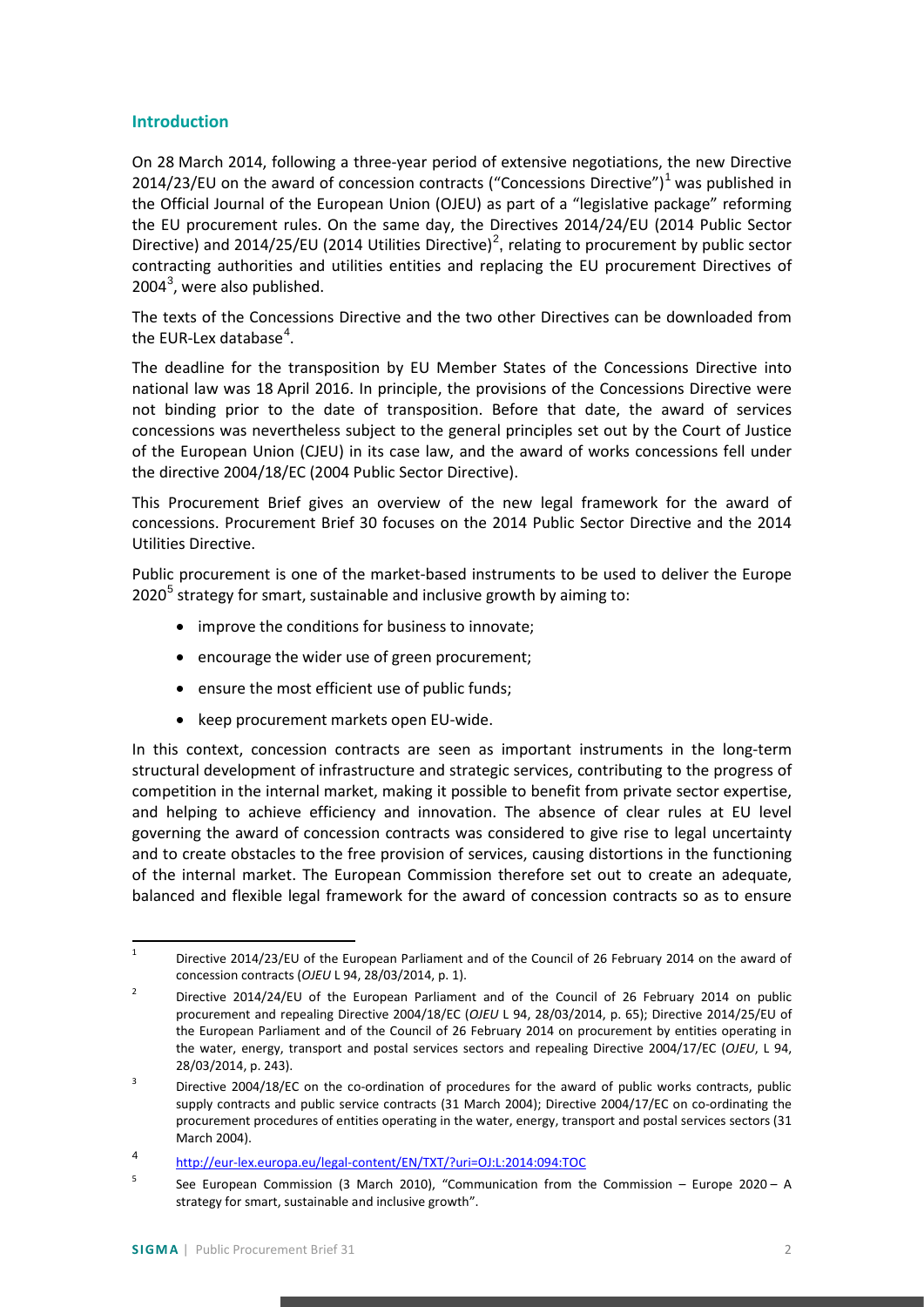effective and non-discriminatory access to EU concession markets for economic operators, in particular small and medium-sized enterprises (SMEs).

Whereas the award of works concessions were and still are subject to the basic rules of Directive 2004 Public Sector Directive, the award of services concessions was "merely" subject to the principles of the Treaty on the Functioning of the European Union (TFEU). The risks involved in this regulation of concessions were interpreted differently by national legislators, as has been confirmed by the extensive case law of the CJEU on certain aspects of the award of concession contracts. The Concessions Directive aims to improve legal certainty by creating a firm regulatory basis for the uniform application of the principles of the TFEU by all Member States. The intention was to enact clear and simple rules applicable to the award of concession contracts above a certain threshold that would reflect the specificity of concessions as compared to public contracts. The rules were intended to provide a minimum level of coordination of national procedures for the award of concession contracts. Equally important was that these rules would ensure adequate judicial protection of candidates and tenderers in concession award procedures by bringing these procedures under the scope of the Remedies Directives 89/665/EEC and 92/13/EEC.

The Concessions Directive stresses the freedom of Member States to structure the provision of works or services according to their own needs, by using their own resources, co-operating with other authorities or outsourcing those tasks to third parties. The Directive therefore does not entail the liberalisation of services of general economic interest that are reserved to public or private entities or the privatisation of public entities providing those services.

It should also be noted that the Concessions Directive does not deal with the requirement for Public-Private Partnerships (PPPs) to take the legal form of either a public contract, governed by the Public Sector Directive, or a concession, subject to the Concessions Directive.

## <span id="page-2-0"></span>**Structure and content of the Concessions Directive**

The Concessions Directive is structured in the following order:

- recitals;
- contents list;
- titles containing the Articles, divided into chapters that are sub-divided into sections;
- annexes.

The recitals are not operative provisions of the Directive. They provide the context and explanations for the operative provisions, which are set out in the Articles. The recitals are a useful source of information to assist in interpreting the Articles.

The Annexes contain additional and complementary information and the requirements referred to in the Articles, such as the activities exercised by contracting entities and the content of Concession Notices.

**Mandatory and optional provisions in the Concessions Directive**: Most of the Articles are mandatory, and Member States are therefore obliged to implement them. This is the case in particular for the definitions and the scope of the Directive. Some Articles are optional, which means that a Member State has a choice as to whether it will implement them or how it will implement them. This choice applies, for instance, to the rules on procedures leading to the award of a concession<sup>[6](#page-2-1)</sup> or to the rules concerning communication<sup>[7](#page-2-2)</sup>.

<span id="page-2-1"></span> <sup>6</sup> See Articles 30 et seq.

<span id="page-2-2"></span><sup>7</sup> See Article 29.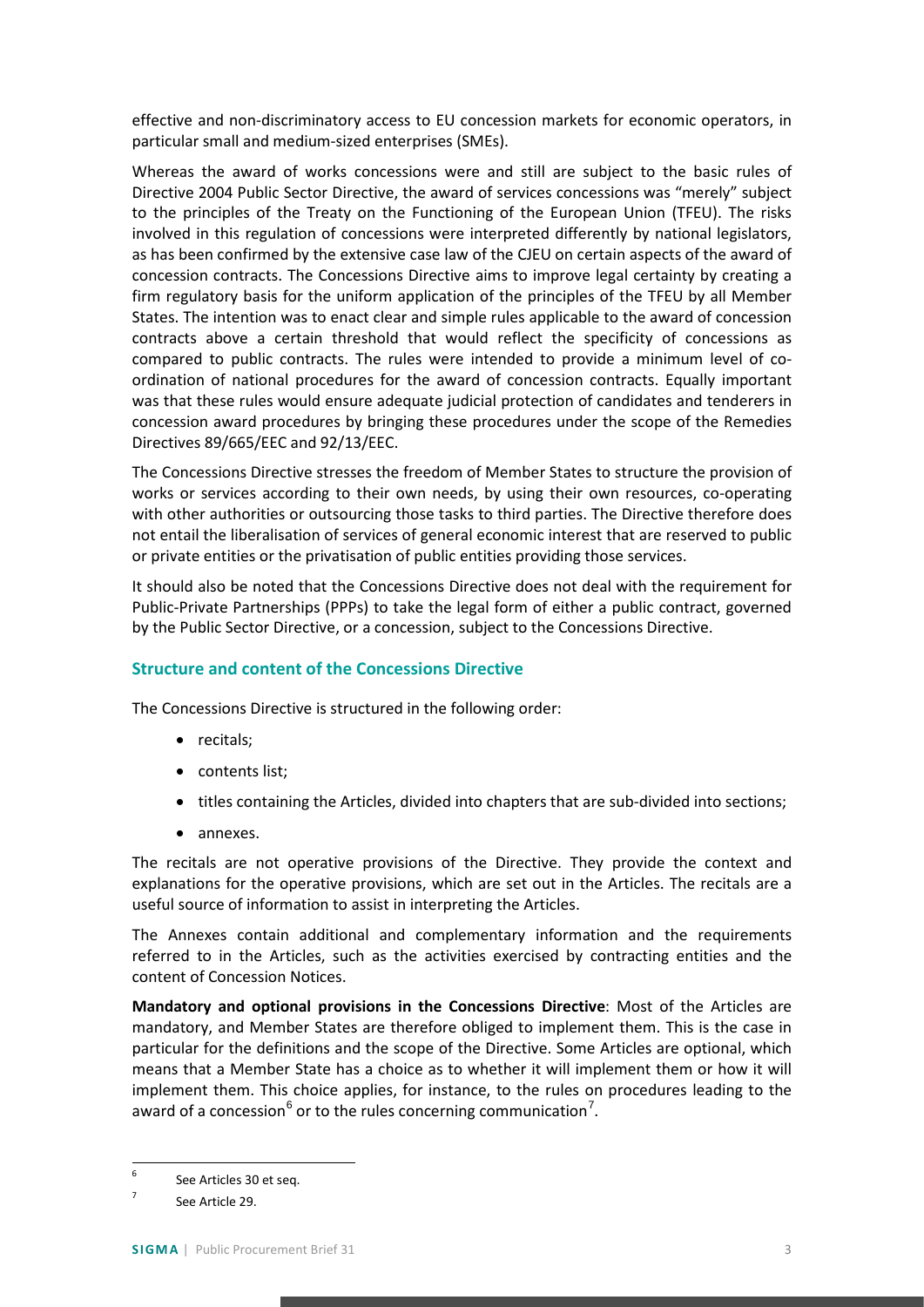#### **Link to useful websites:**

https://ec.europa.eu/growth/single-market/public-procurement/rules-implementation\_en

### **Content of the Concessions Directive**

#### **Subject matter, scope, definitions and threshold**

The Concessions Directive regulates the award of both works concessions and service concessions to economic operators by (i) contracting authorities, or (ii) contracting entities, provided that the works or services are intended for the pursuit of one of the activities referred to in Annex II of the Directive (i.e. activities in specific sectors, such as energy, public passenger transport, exploitation of geographical areas, and postal services – see below)<sup>[8](#page-3-0)</sup>.

The notion of "contracting authorities" corresponds to that used in both the 2004 Public Sector Directive and the 2014 Public Sector Directive and thus also applies to the award of concession contracts by bodies governed by public law. The Concessions Directive governs the award of concessions by "contracting entities" that pursue an economic activity referred to in Annex II of the Directive. These contracting entities may be state authorities, public undertakings or, exceptionally, private undertakings operating on the basis of exclusive or special rights. Such "exclusive" or "special" rights are those granted by a competent authority of a Member State by means of a law, regulation or published administrative provision that is compatible with the TFEU. Such rights limit the exercise of an activity to two or more economic operators, which substantially affects the ability of other economic operators to carry out that activity<sup>[9](#page-3-1)</sup>. Contracting entities carrying out one of the activities mentioned in Annex II are not covered by the Concessions Directive if such rights have been granted, in accordance with the TFEU, by means of a procedure based on objective criteria and if they have been adequately published.

The activities listed in Annex II include activities related to:

- the provision or operation of fixed networks intended to provide a service to the public in connection with the production, transport or distribution of electricity, gas or heat, and with the supply of electricity, gas or heat to such fixed networks;
- the provision or operation of fixed networks providing a service to the public in the transport by railway, automated systems, tramway, trolley, bus or cable car;
- the exploitation of a geographical area for the provision of airports, maritime or inland ports, or other terminal facilities to carriers by air, sea or inland waterway;
- the provision of postal services:
- the exploitation of a geographical area for the extraction of oil or gas, or for the exploration or extraction of coal or other solid fuels.

The Concessions Directive contains a number of definitions, including a definition of the terms "works concession" and "services concession"[10](#page-3-2). These concessions are defined as contracts for pecuniary interest concluded in writing, by means of which one or more contracting authorities or contracting entities entrust the execution of works/services to one or more economic operators for which the consideration consists either solely in the right to exploit the works that are the subject of the contract or in that right together with payment. The Directive clarifies that the concept of a concession requires the transfer of an operating risk to the concessionaire in exploiting those works or services, encompassing demand risk or supply risk

<span id="page-3-0"></span><sup>&</sup>lt;sup>8</sup> See Article 1.

<span id="page-3-1"></span><sup>&</sup>lt;sup>9</sup> See Article 5, paragraphs 10 and 11.

<span id="page-3-2"></span><sup>10</sup> See Article 5, paragraph 1.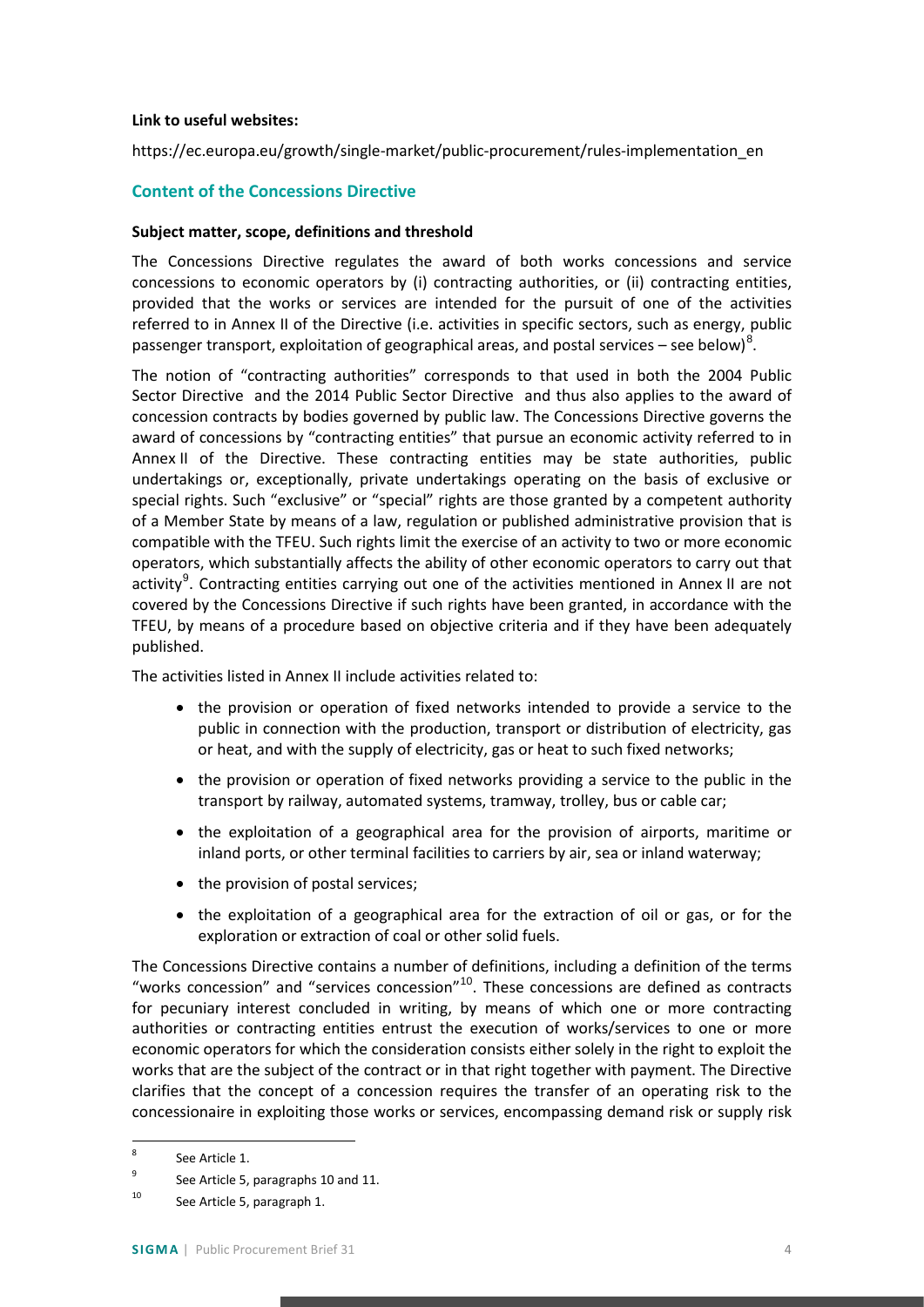or both. The concessionaire is deemed to assume the operating risk where, under normal operating conditions, it is not guaranteed to recoup the investments made or the costs incurred in operating the works or providing the services that are the subject of the concession. The Directive does not define what are to be understood as "normal operating conditions". However, the part of the risk transferred to the concessionaire must result in the concessionaire being exposed to the vagaries of the market. The operating risk must stem from factors that are beyond the control of the parties. Risks linked to bad management, contractual defaults by the concessionaire, or instances of *force majeure* are not decisive for the purpose of classifying the works/services as a concession, since those risks are inherent in every contract. As a consequence, where sector-specific regulations eliminate the risk by providing a guarantee to the concessionaire of breaking even in terms of the investments and costs incurred for operating the concession, the contract cannot qualify as a concession. Equally, a contract where the contractor is remunerated on the basis of regulated tariffs that are calculated in such a way as to cover all costs and investments borne by the contractor for providing the service does not qualify as a concession but rather as a public contract.

The Concessions Directive also clarifies that certain arrangements, for example where all economic operators fulfilling specified conditions are entitled to perform a given task without any selectivity (such as customer-choice systems) $<sup>11</sup>$  $<sup>11</sup>$  $<sup>11</sup>$ , are not to be qualified as concessions. In</sup> addition, the exercise of an economic activity where a Member State or one of its public authorities establishes the conditions by means of actions such as authorisations or licenses, where the exercise of the activity is granted at the request of the economic operator and not on the initiative of the contracting authority and where the economic operator remains free to renege on the provision of the works or services, is not to be considered as a concession<sup>[12](#page-4-1)</sup>. The same is true for agreements that have as their object the right of an economic operator to exploit certain public domains or resources under private or public law, such as land or any public property, and where the state or contracting authority establishes only general conditions for their use, without procuring specific works or services<sup>[13](#page-4-2)</sup>. This rule applies, for example, to public domain or land lease contracts, which generally contain terms concerning the entry into possession by the tenant, the use to which the property is to be put, the respective obligations of the landlord and the tenant regarding the maintenance of the property, the duration of the lease and the release of possession to the landlord, and the rent and incidental charges to be paid to the landlord.

The Concessions Directive only applies to works and services concessions that have a value equal to or greater than EUR 5 225 000<sup>[14](#page-4-3)</sup>. The value of a concession is to be calculated on the basis of the total net turnover of the concessionaire generated over the duration of the contract, as estimated by the contracting authority or the contracting entity, in consideration for the works and services that are the object of the concession as well as for the supplies required for such works and services. The relevant value is the value at the moment when the Concession Notice is sent, and the contracting authority is therefore obliged to carry out an *ex ante* estimation of the concession contract's value. However, if the value of the concession at the time of the award is more than 20% higher than its estimated value, the valid estimate is to be the value of the concession at the time of the award. This provision aims to make it more

<span id="page-4-0"></span><sup>&</sup>lt;sup>11</sup> Other examples could be economic activities that are open to any interested person provided that this person fulfils certain objective criteria regulating the exercise of these activities, such as construction engineers, lawyers or taxi drivers (depending on national law).

<span id="page-4-1"></span><sup>&</sup>lt;sup>12</sup> This rule could apply to services that, in accordance with national law, may only be carried out after having been granted a license by a state authority but where the license holder is free to decide whether to keep the license and carry out the activity concerned or to give up that particular business, such as a taxi service or pharmacy.

<span id="page-4-2"></span><sup>13</sup> For example, land developers.

<span id="page-4-3"></span><sup>14</sup> See Article 8 for full details of the method of calculation.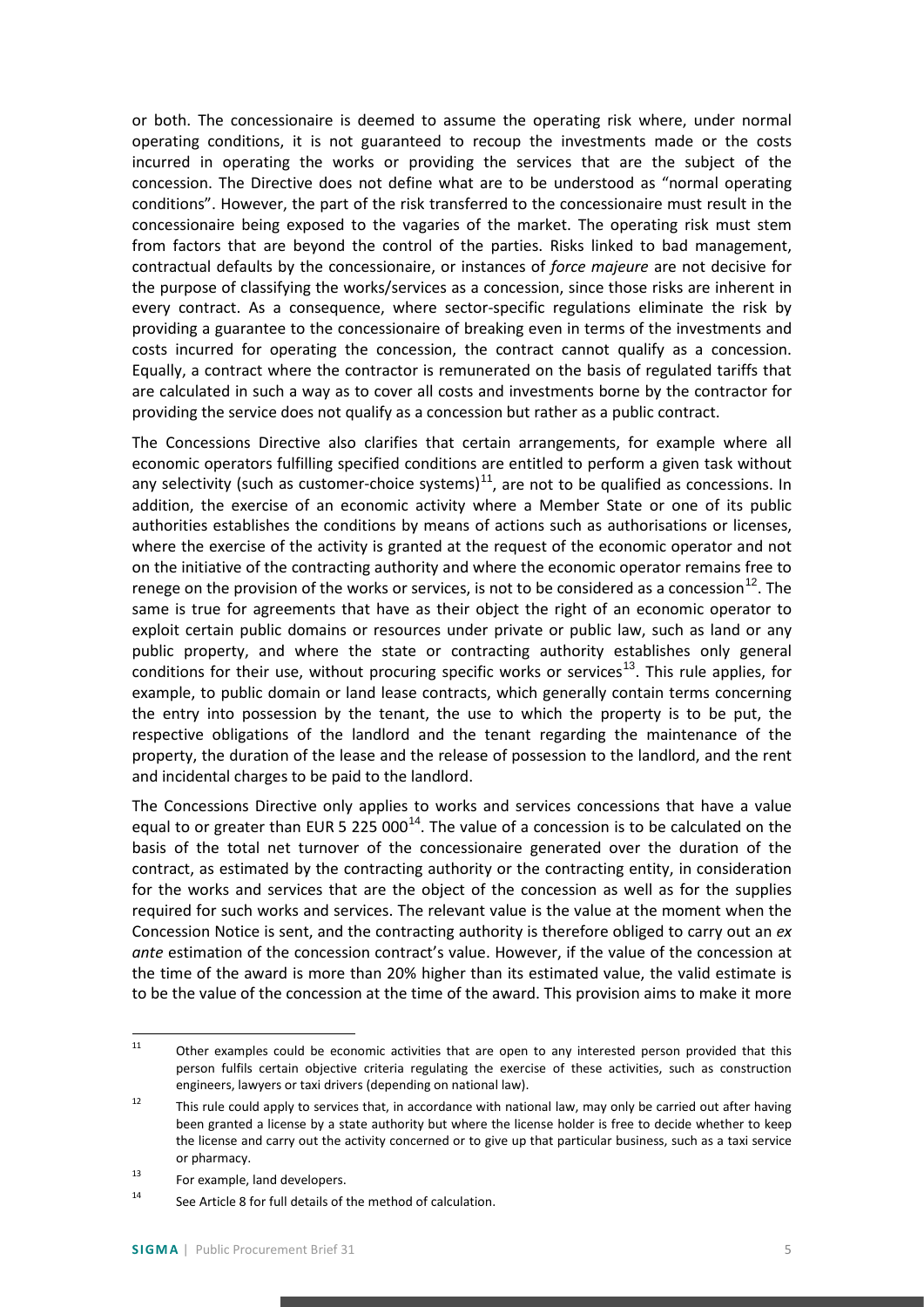difficult to circumvent the regulations. The provision only seems to apply in cases where the value of the concessions contract at the time of the award not only exceeds its originally estimated value by more than 20% but also exceeds the threshold of EUR 5 225 000. Unless the Concessions Award Notice has been published in accordance with the terms of the Concessions Directive, it will have to be withdrawn and published again, this time in conformity with the Concessions Directive. As is the case for public contracts, the calculation of the value of a concession contract must not be made with the intention of circumventing the regulations.

If the estimated value of a concession does not reach this threshold, its award is governed by the principles of the TFEU, i.e. free movement of goods, freedom of establishment, and freedom to provide services, as well as by consequential rules such as equal treatment, non-discrimination, mutual recognition, proportionality and transparency, as is the case under the legal framework applicable to the award of services concessions.

## <span id="page-5-0"></span>**Exclusions**

The Concessions Directive contains a large number of exclusions from its scope, most of which correspond to the exclusions included in the other two 2014 Directives. It does not apply to concessions awarded:

- on the basis of an exclusive right, in accordance with the TFEU;
- for air transport services based on the issuance of an operating license;
- by an international organisation or international financial institution and fully financed by that organisation/institution;
- $\bullet$  in the fields of defence and security<sup>[15](#page-5-1)</sup>;
- for services concerning a number of activities that are also excluded from the scope of the 2014 Public Sector Directive, e.g. acquisition or rental of land, existing buildings or other immovable property; acquisition, development, production or co-production of programme material intended for audio-visual or radio media services; arbitration and conciliation services; specific legal and financial services; loans, civil defence, civil protection and danger protection services provided through non-profit organisations; and political campaigns<sup>[16](#page-5-2)</sup>;
- in relation to lottery services awarded by a Member State to an economic operator on the basis of an exclusive right.

In addition to the above-mentioned exclusions, the Concessions Directive sets out some sector-specific exclusions in the field of electronic communications and in the water sector. The latter exclusion was the subject of intense discussions during the legislative procedure across EU Member States. The Directive makes it clear that concessions awarded for the purpose of providing or operating fixed networks that are intended to provide a service to the public in connection with the production, transport and distribution of drinking water, and for the supply of drinking water to such networks, do not fall within the scope of the Concessions Directive. In certain circumstances, concessions for the disposal or treatment of sewage and for hydraulic engineering projects, irrigation or land drainage are also excluded from the scope of the Concessions Directive<sup>[17](#page-5-3)</sup>.

<span id="page-5-1"></span><sup>&</sup>lt;sup>15</sup> See Article 10, paragraphs 4 to 7, for full details of exclusions in the fields of defence and security, as referred to in the Defence Directive 2009/81/EC.

<span id="page-5-2"></span><sup>&</sup>lt;sup>16</sup> See the list in Article 10, paragraph 8, for full details of these exclusions.

<span id="page-5-3"></span> $17$  See Article 12 for full details on the specific exclusions in the water sector.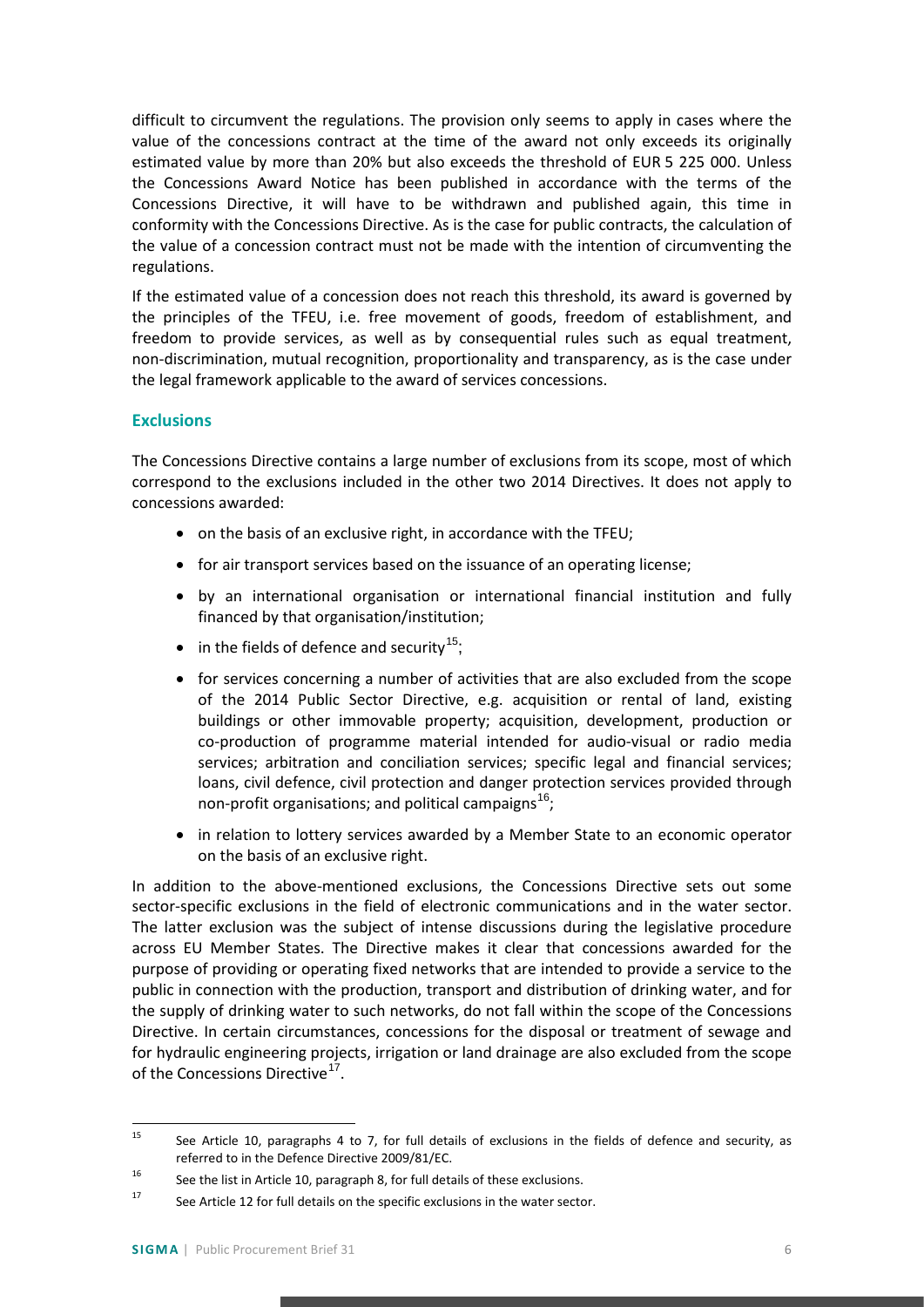Another important exclusion concerns concessions awarded by a contracting entity to an affiliated undertaking in which at least 80% of its average total turnover in the last three years has been derived from the provision of services or works to the contracting entity or to other undertakings with which it is affiliated (group companies)<sup>[18](#page-6-0)</sup>.

Concessions between entities within the public sector are also excluded. This exclusion extends to both in-house procurement and "public-public" co-operation. For in-house concession awards to be excluded, the contracting authority must exercise a control over the legal person awarded the concession that is similar to the control that the authority exercises over its own departments. In addition, more than 80% of the activities of the controlled legal person must be carried out in the performance of tasks entrusted to it by the contracting entity. There must not be any direct, private capital participation in the controlled legal person, with the exception of non-controlling forms of such private capital participation, as required by national legislation in conformity with the TFEU<sup>[19](#page-6-1)</sup>.

Finally, in accordance with recent CJEU case law<sup>[20](#page-6-2)</sup>, concession contracts for the joint provision of public services fall outside the scope of the Concessions Directive provided that (i) they are concluded exclusively between contracting authorities or contracting entities; (ii) the implementation of that co-operation is governed solely by considerations in the public interest; and (iii) no private service provider is placed in an advantageous position vis-à-vis its competitors $^{21}$  $^{21}$  $^{21}$ .

#### **Mixed contracts**

The Concessions Directive sets out specific rules on how to deal with mixed concession contracts<sup>[22](#page-6-4)</sup>, based on the case law of the CJEU and the rules applicable to mixed contracts, as laid down by the 2014 Public Sector Directive and the 2014 Utilities Directive. In the case of mixed concession contracts that can be separated, the contracting authorities and entities are free to award separate concessions for the separate parts of the mixed contract. However, if the various parts constituting the contract are objectively<sup>[23](#page-6-5)</sup> inseparable, the applicable rules must be determined with respect to the main subject of the contract at hand. Thus, a concession that has as its subject both works and services must be awarded in accordance with the provisions applicable to works concessions if the works element characterises the main subject matter of the particular contract in question, and vice versa. The distinction between works and services concessions is legally still of importance, as a different legal regime applies to the award of these two types of concessions. For example, other exclusions are available for services concessions, while for works concessions different rules on subcontracting apply. In the event that a contract involves elements of both a services concession and a supplies concession, the main subject of the contract must be determined according to the estimated value of the respective services or supplies, with the higher value denoting the main subject  $matter<sup>24</sup>$  $matter<sup>24</sup>$  $matter<sup>24</sup>$ .

<span id="page-6-0"></span> <sup>18</sup> See Article 13 for further details on this exclusion.

<span id="page-6-1"></span> $19$  See Article 17 for full details concerning this exclusion.

<span id="page-6-2"></span><sup>20</sup> Case C-480/06 *Stadtreinigung Hamburg.*

<span id="page-6-3"></span><sup>&</sup>lt;sup>21</sup> See Article 17 and recitals  $45-47$ .

<span id="page-6-4"></span><sup>&</sup>lt;sup>22</sup> Mixed contracts are contracts containing more than one element, e.g. contracts relating to works and services or supplies and services, or contracts relating partly to activities covered by the Directive and partly to activities that are not covered by the Directive.

<span id="page-6-5"></span><sup>&</sup>lt;sup>23</sup> According to CFEU case law, the determination of inseparability is made on a case-by-case basis, taking into account the expressed or presumed intentions of the contracting authority to consider the various aspects making up a mixed contract as indivisible, supported by objective evidence justifying these intentions and establishing the need to conclude a single contract.

<span id="page-6-6"></span><sup>&</sup>lt;sup>24</sup> See Article 20 for full details on mixed contracts.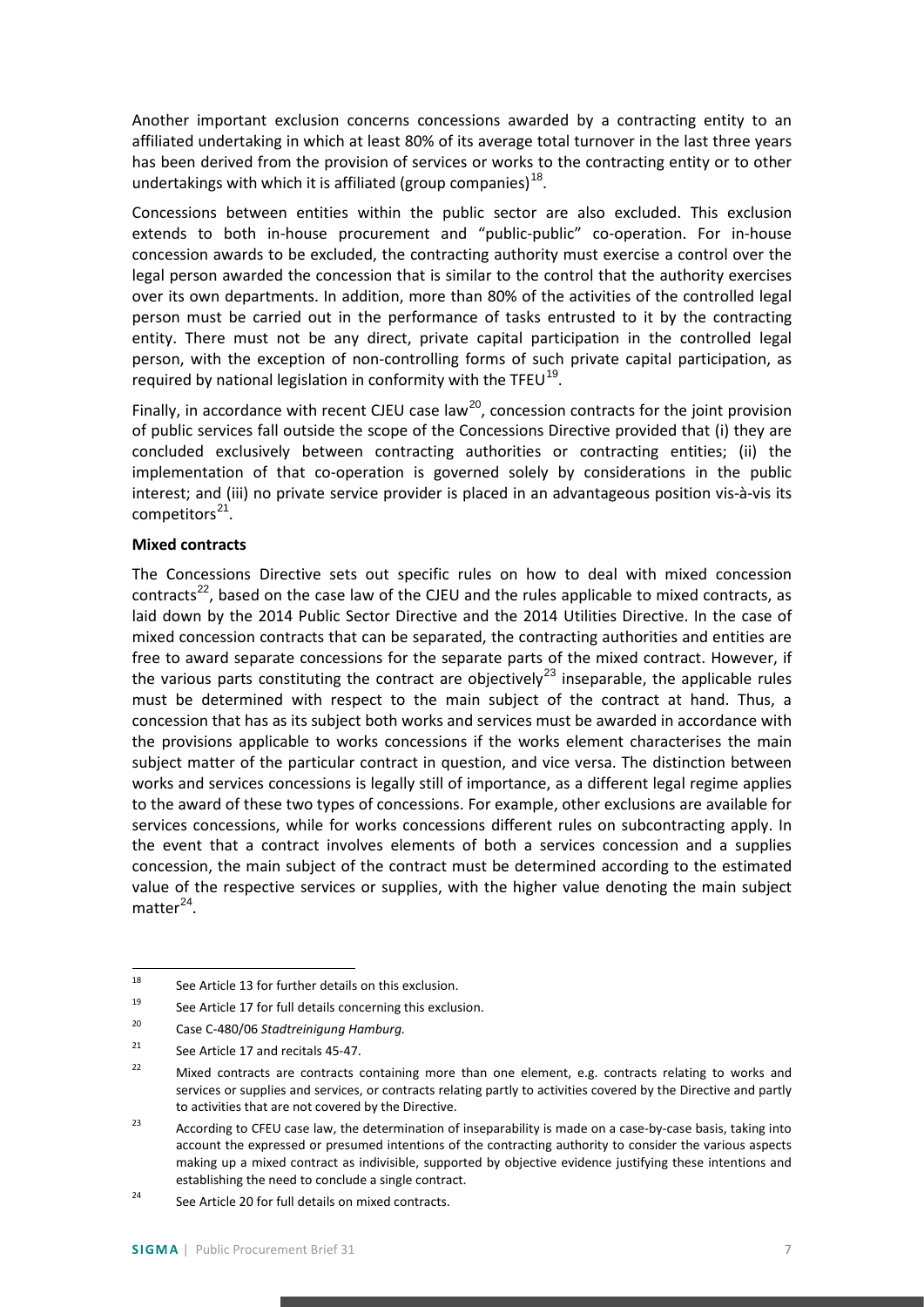A contract that is intended to cover several activities referred to in Annex II of the Concessions Directive (concerning utilities activities) is subject to the rules applicable to the activity for which it is principally intended. The Directive contains further detailed provisions concerning the applicable set of rules for mixed contracts where it is objectively impossible to determine for which activity the contract is principally intended<sup>[25](#page-7-0)</sup>. The Directive also contains specific rules with regard to mixed contracts having defence or security aspects. Again, the characteristics of the mixed contract at hand are decisive for the determination of the regime applicable to the award of such a contract<sup>[26](#page-7-1)</sup>.

#### **Duration of the concession**

The Concessions Directive stipulates that the duration of a concession must be limited, although it does not lay down a maximum duration. It does clarify that the contract period is not to be unduly long, with a view to preventing market closure and restriction of competition. Concessions of a very long duration are likely to result in the closure of the market and may thereby hinder the free movement of services and the freedom of establishment $^{27}$  $^{27}$  $^{27}$ . Therefore, for concessions lasting more than five years, the maximum duration of the concession must not exceed the estimated time that a concessionaire could reasonably be expected to take in order to recoup the investments made in operating the works or services together with a return on invested capital, taking into account total investment, the asset's capacity to generate revenue, user tariffs, and the asset's operation and maintenance costs.

#### **Economic operators, communication, confidentiality and nomenclature**

The notion of an economic operator is to be interpreted in a broad manner so as to include any persons and/or entities offering the execution of works, supply of goods or provision of services on the market, irrespective of the legal form in which they have chosen to operate. The Directive also makes it clear that groups of economic operators may participate in concession award procedures $^{28}$  $^{28}$  $^{28}$ .

Except where the use of electronic means is mandatory (e.g. Concession Award Notices and electronic availability of concession documents<sup>[29](#page-7-4)</sup>), Member States or contracting authorities are free to choose one or more of the following means of communication for the exchange of information: electronic means, post or fax, and oral communication. Member States may nevertheless make the use of electronic means of communication mandatory for concessions<sup>[30](#page-7-5)</sup>.

The Concessions Directive contains specific confidentiality provisions. Unless otherwise provided in the Concessions Directive or in national law (such as legislation concerning access to information), contracting authorities or entities are forbidden to disclose information that economic operators have designated as confidential including, but not limited to, technical or trade secrets and confidential aspects of the tender $31$ .

The Concessions Directive declares that the Common Procurement Vocabulary (CPV) is the nomenclature to be referred to in the context of the award of concessions<sup>[32](#page-7-7)</sup>.

<span id="page-7-0"></span><sup>&</sup>lt;sup>25</sup> See Article 22, paragraph 3.

<span id="page-7-1"></span><sup>&</sup>lt;sup>26</sup> See Articles 21 and 23 for full details on mixed procurement contracts with aspects involving defence or security.

<span id="page-7-2"></span><sup>27</sup> See Article 18 and recital 52.

<span id="page-7-3"></span><sup>&</sup>lt;sup>28</sup> See Article 26.

<span id="page-7-4"></span><sup>&</sup>lt;sup>29</sup> See Articles 33, paragraph 2 and Article 34.

<span id="page-7-5"></span><sup>30</sup> See Article 29.

<span id="page-7-6"></span><sup>31</sup> See Article 28.

<span id="page-7-7"></span><sup>32</sup> See Article 27.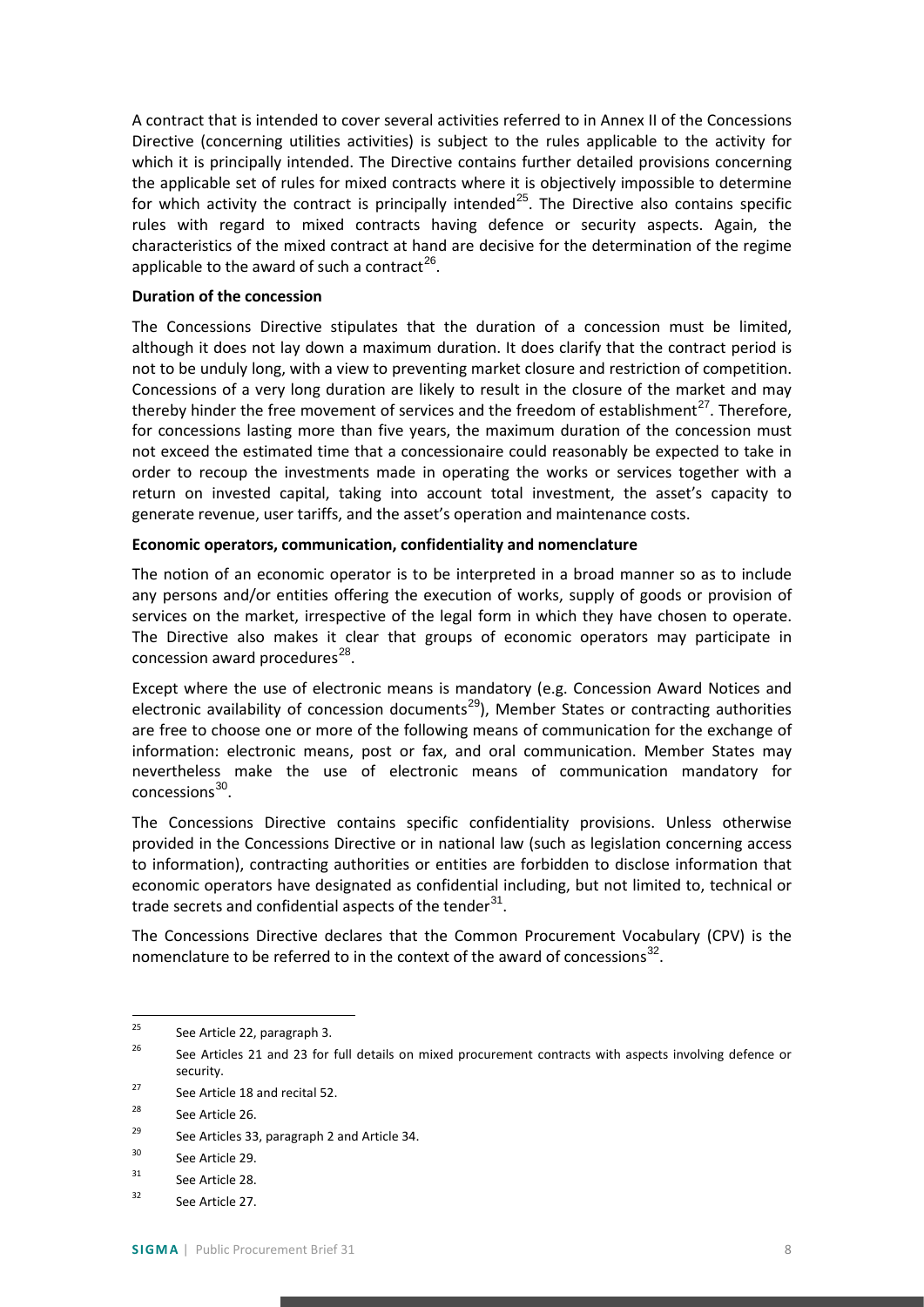#### **General principles and procedural guarantees applicable to the award of concessions**

Unlike the 2014 Public Sector Directive, the Concessions Directive does not set out specific procedures to be followed when awarding a concession. Member States are not hindered from making use of the procedures allowed by the Public Sector Directive. In the context of public procurement, it is logical to harmonise the procedures made available for the award of concessions with those available for the award of public contracts. The Concessions Directive establishes a basic framework reflecting the general principles and procedural guarantees derived from CJEU case law aimed at ensuring transparency and equal treatment. Minimum co-ordination should be sufficient, from the view of the EU legislator, to achieve the objectives pursued by the Concessions Directive. In whatever way or form contracting authorities or contracting entities choose to organise the procedure leading to the choice of the concessionaire, they are bound to respect at all times the principles of equal treatment, nondiscrimination and transparency with regard to economic operators $^{33}$  $^{33}$  $^{33}$ .

#### <span id="page-8-0"></span>**Concession Notices**

To ensure basic transparency, the Concessions Directive imposes on contracting authorities the obligation to publish their intention to award a concession by means of a "Concession Notice" in the *OJEU*. Any derogation from this advertising obligation is subject to strict conditions and, in accordance with CJEU case law, must be interpreted in a restrictive manner. The award of a concession contract without prior publication of a Contract Notice is therefore only permitted in cases where (i) it is clear from the outset that such publication would not trigger more competition, as objectively only one economic operator is capable of performing the task; (ii) the aim of the concession is the creation or acquisition of a unique work of art or artistic performance; (iii) competition is absent for technical reasons or due to the existence of an exclusive right or to the protection of intellectual property rights or other exclusive rights; or (iv) no (suitable) applications or tenders were submitted in response to a prior concession procedure, provided that the initial conditions of the concession contract have not been substantially altered $34$ .

The Concessions Directive provides that Concession Notices must contain specific information including the name, address and type of contracting authority or entity, the main activity exercised, a description of the concession, conditions of participation, and the time limit for the submission of applications or receipt of tenders. The Directive obliges contracting authorities to use the Commission's standard forms for Concession Notices, which are to be transmitted electronically to the EU Publications Office for publication in the *OJEU*[35](#page-8-3)*.* Furthermore, contracting authorities are obliged to offer, by electronic means and free of charge, unrestricted and direct access to concession documents<sup>[36](#page-8-4)</sup>.

#### **Selection of candidates and award criteria**

The Concessions Directive imposes rules for the selection and qualitative assessment of candidates $37$ . These rules correspond to the requirements set for the selection of candidates for the award of works and service contracts in accordance with the Public Sector Directive, obliging contracting authorities to verify the professional and technical ability as well as the financial and economic standing of candidates and bidders on the basis of self-declarations and/or reference(s) submitted as proof. The conditions for participation must be non-discriminatory and proportionate to the subject matter of the concession, and they must

<span id="page-8-1"></span> <sup>33</sup> See Articles 3 and 30.

<span id="page-8-2"></span> $34$  See Article 31 for full details on Concession Notices and derogations.

<span id="page-8-3"></span><sup>35</sup> See Article 33.

<span id="page-8-4"></span> $36$  See Article 34 for further details on the electronic availability of concession documents.

<span id="page-8-5"></span><sup>&</sup>lt;sup>37</sup> See Article 38 for full details.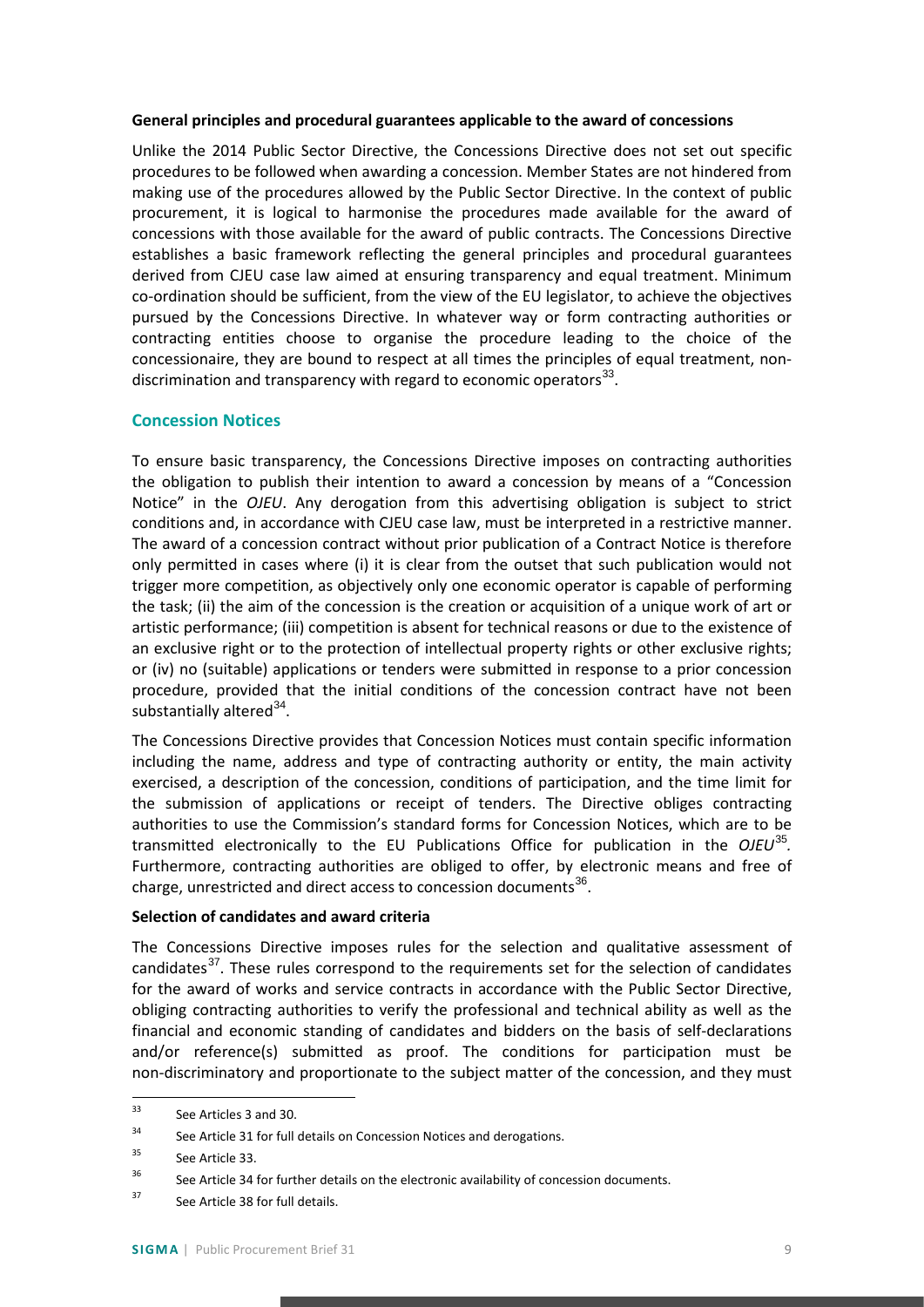be stated in the Concession Notice. As is the case for public contracts, economic operators must be given the possibility to rely on the capacities of other entities in concession award procedures.

Contracting authorities must establish that there are no reasons for the (mandatory and/or optional) exclusion of an economic operator from a concession award procedure. Economic operators that have been the subject of a conviction by final judgment for specifical crimes, such as fraud, corruption or participation in a criminal organisation, must be excluded from the procedure. However, an economic operator must be allowed to provide evidence to the effect that the measures it has taken are sufficient to demonstrate its reliability despite the existence of grounds for exclusion. Those measures may consist in particular of (i) organisational measures and measures concerning the personnel, such as the severance of all links with persons or organisations involved in misconduct; (ii) appropriate staff re-structuring measures; and (iii) implementation of reporting and control systems. It is left to Member States to determine the exact procedural and substantive conditions to be applicable in such cases. They are free to decide whether to allow individual contracting authorities to carry out the relevant assessments of economic operators or to entrust other authorities, on a central or decentralised level, with that task $^{38}$  $^{38}$  $^{38}$ .

The Concessions Directive provides minimum time limits for the receipt of applications and tenders for the concession award procedure. The minimum time limit for the receipt of applications is 30 days from the date on which the Concession Notice was published. Where the procedure is organised in successive stages, the minimum time limit for the receipt of initial tenders is 22 days from the date on which the invitation to tender was sent<sup>[39](#page-9-2)</sup>.

Concessions must be awarded on the basis of objective award criteria, linked to the subject matter of the concession and in compliance with the general principles of equal treatment, non-discrimination and proportionality. The award criteria are to be listed in descending order of importance and disclosed in advance to all tenderers. Only in exceptional circumstances is it permissible for the contracting authority to modify the ranking order of the award criteria. For example, taking into account an innovative solution that could not have been foreseen by a diligent contracting authority, when failure to do so would render the award criteria discriminatory<sup>[40](#page-9-3)</sup>.

The Concessions Directive obliges contracting authorities to inform candidates and tenderers of decisions taken concerning the award procedure as soon as possible, including the name of the successful tenderer, the grounds for rejection of the other applications or tenders, and, if relevant, the grounds for a decision not to award the contract at all. At the request of the party/parties concerned, the contracting authority must inform as quickly as possible, at the latest within 15 days of receipt of the written request, any tenderer(s) that had submitted an admissible tender of the characteristics and relative advantages of the tender selected<sup>[41](#page-9-4)</sup>.

# <span id="page-9-0"></span>**Rules on the performance of concessions – subcontracting, contract modifications, termination, monitoring and reporting**

The Concessions Directive contains specific rules on subcontracting, which are similar to those provided in the Public Sector Directive. It allows or requires contracting authorities to ask a tenderer to indicate the share of the concession that it may intend to subcontract and any proposed subcontractors. The concessionaire is required to provide information concerning the subcontractors (name, contact details, legal representative) and of any changes in

<span id="page-9-1"></span><sup>&</sup>lt;sup>38</sup> See Article 38, paragraph 9, and recitals 70-71 for the full details on the possibility of "self-cleansing".

<span id="page-9-2"></span><sup>&</sup>lt;sup>39</sup> See Article 39.

<span id="page-9-3"></span><sup>40</sup> See Article 41 for further details.

<span id="page-9-4"></span><sup>41</sup> See Article 40.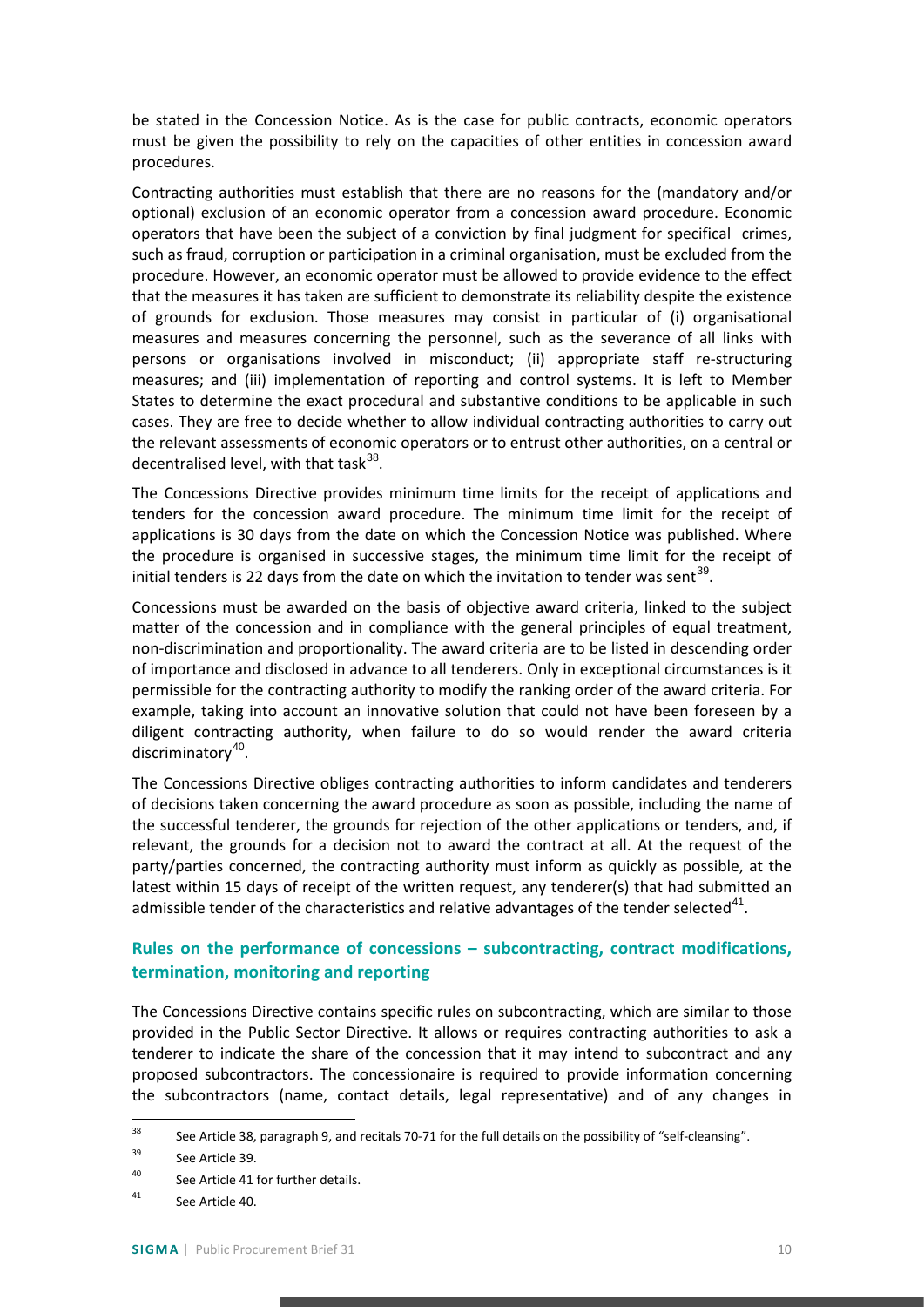subcontractors working at a facility under the direct oversight of the contracting authority. This requirement, which applies to works concessions and services concessions, must be fulfilled following the award of the contract and at the latest at the beginning of the execution of the contract. Contracting authorities have discretion to extend these requirements, for example to subcontractors further down the subcontracting chain<sup>[42](#page-10-0)</sup>.

The Concessions Directive sets out the following circumstances in which the modification of a concession contract is allowed without having to undertake a new concession award procedure<sup>[43](#page-10-1)</sup>:

- Modifications, irrespective of their monetary value, have been provided for in the initial concession documents in clear, precise, and unequivocal review clauses, which may include value revision clauses or options.
- Additional works or services by the original concessionaire, which were not included in the initial concession, have become necessary, but a change of concessionaire cannot be made due to either (i) economic or technical reasons (such as requirements of interchangeability or interoperability with existing equipment or services); or (ii) the significant inconvenience or substantial duplication of costs that such a change would cause for the contracting authority, subject to the condition that any increase in value must not exceed 50% of the value of the initial concession (where several successive modifications are made, that limitation applies to the value of each modification<sup>[44](#page-10-2)</sup>).
- The required modification (i) has been brought about by external circumstances that a diligent contracting authority could not foresee; (ii) does not alter the overall nature of the concession; and (iii) involves an increase in value that does not exceed 50% of the value of the initial concession (where several successive modifications are made, that limitation applies to the value of each modification).
- A new concessionaire is replacing the initial concessionaire as a consequence of (i) an unequivocal, precise and clear review clause or option; or (ii) a universal or partial succession into the position of the initial concessionaire; or (iii) the assumption by the contracting authority itself of the concessionaire's obligations towards its subcontractors.
- The modifications are insubstantial.
- The value of the modification is below both of the following values: the threshold for concessions (currently EUR 5 225 000) and 10% of the value of the initial concession.

Member States must ensure that contracting authorities have the possibility, in accordance with the conditions determined by national law, of terminating a concession during its term, where one or more of the following conditions are fulfilled<sup>[45](#page-10-3)</sup>:

• A substantial modification of the concession has been made, which would have required a new concession award procedure.

<span id="page-10-0"></span> <sup>42</sup> See Article 42 for full details on subcontracting.

<span id="page-10-1"></span><sup>43</sup> See Article 43 for full details on concession modifications.

<span id="page-10-2"></span><sup>&</sup>lt;sup>44</sup> It should be noted that, according to the Directive's wording, the increase in value seems to apply to each modification in cases of successive modifications, regardless of any preceding increases in value of the concession itself. The Directive makes it clear, however, that such consecutive modifications should not be aimed at circumventing the Concessions Directive.

<span id="page-10-3"></span><sup>&</sup>lt;sup>45</sup> This provision is to be understood as a minimum requirement and does not hinder a Member State or a contracting authority from establishing further reasons for the (early) termination of a contract; this provision is subject to national (contract) law.